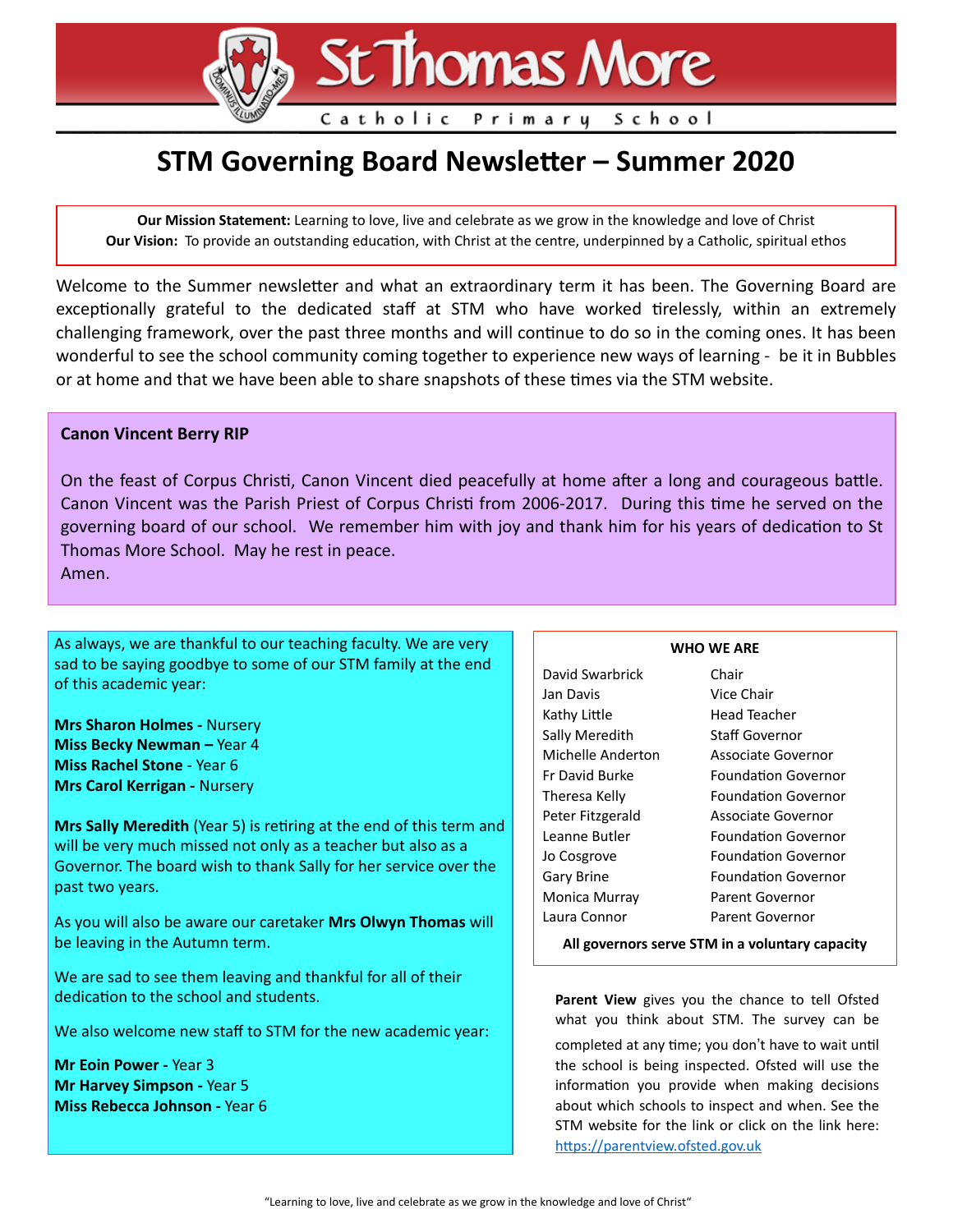A note from **David Swarbrick -** Chair of Governors:

My first year as Chair of Governors at St Thomas More School is coming to a close and it has certainly brought a number of unexpected events. It never occurred to me at the start of the year that our society could be 'paralysed' by a rogue virus.

Still, it did happen and its impact is likely to be with us for some time. Against this background, all of the Governors can only admire the effort and dedication of all the staff at the school in maintaining some education for the children during this period. The children of Key Workers have continued to be supported throughout the period, although St Thomas More did form a 'bubble' with St Albert the Great, Hemel Hempstead to ensure more efficient use of resources. Our thanks to all of the staff at St Thomas More and St Albert the Great for their continued support of these and other vulnerable children.

Teaching staff at the school has also had to acquire new skills, as I don't think that 'remote teaching' is on the curriculum of many Teacher Training establishments. They have been able to maintain some remote teaching for all the children attending the school whilst supporting those still attending. Since the return of some children to school, restrictions mean that children have to be taught in smaller bubbles. Staff have adapted to unusual teaching environments and maintained support for those still at home. Our thanks to all.

At the beginning of the year, I outlined some of the challenges facing the Governors. The coronavirus crisis has not helped but we have made some progress in dealing with them. The financial outlook for our school has improved and some new initiatives will sustain that improvement. As a Governing Board we have also sought to be more open about our activities (hence this Newsletter) and we will this year be publishing an Annual report on the school's website.

Our fervent hope and prayer is that all children will be able to return to school safely at the start of September. In the meantime, our profound thanks to Mrs Little and her staff for maintaining some educational support for all the children during this very difficult >me.

#### Dads in Lockdown - from **Monica Murray**:

Malala Yousafzai is a young woman who, also happens to be the youngest ever Nobel Prize laureate. She was born twenty-three years ago in Pakistan, into a lower-middle-class family. She is known for human rights advocacy, especially the education of women and children in a region of Pakistan, where the local Taliban had banned girls from attending school. In 2012, Malala was shot for standing up to the Taliban by continuing to go to her father's school. Her advocacy has grown into an international movement, and according to former Pakistani Prime Minister Shahid Khaqan Abbasi, she has become "the most prominent citizen" of the country.

Her father, Ziauddin Yousafzai, a poet, and an educational activist who ran a chain of private schools, helped educate her. He believed that his daughter was special and allowed her to stay up at night and talk about politics after her two brothers had gone to bed. Ziauddin spoke against the Taliban's atrocities and for the right of all children to be educated. His courage and passion inspired many people, including his own daughter, Malala, to join him in standing up for human rights, the right of education and the right of every child to attend school. Believing that "education is emancipation", he campaigned tirelessly for the right of girls to be educated, in defiance of Taliban law. Ziauddin always talked about how patriarchy is a "sad, frustrated life, for everyone." where entire families sacrifice their life for foolish norms and girls can't see their potential unlocked.

Even in countries like the UK, where girls are educated and often have the same opportunities as boys, issues like pay inequality for example or misogyny, continue to damage girls' careers and personal lives: "unhappiness breeds unhappiness". Fathers who help unlock their daughter's potential, bring prosperity and happiness to their entire families. Studies show that when fathers are more involved in their children's lives through caring, playing and communicating, these children have less mental health problems. In these strange times, where families are forced to be together twenty-four seven, children can enjoy more time with their fathers at home rather than just, briefly, before bed. Of course, it is quality time which counts most. High quality parenting behaviour may develop even when the father spends relatively little time with the child, but there is no doubt that a healthy male role model, both towards girls and boys, encourages emotional expression; confidence and risk taking. An adventurous father, who challenges his kids can reduce anxiety in children. This will build resilience in the child and provide a solid foundation for their future.

Despite the anxiety many feel at this time there are some positives which we can take away. One of these is having daddies at home and, critically, taking a more active role in providing emotional and academic support in the face of the challenges that we and our children are facing together. In this Lockdown we may have, accidentally, unleashed the 'power of dad'. Let us not lose what we've gained as we slowly emerge from our homes and face the world once more.

As Ziauddin said "Breaking the chains of patriarchy in our family didn't just free Malala, it freed me and my sons, too"